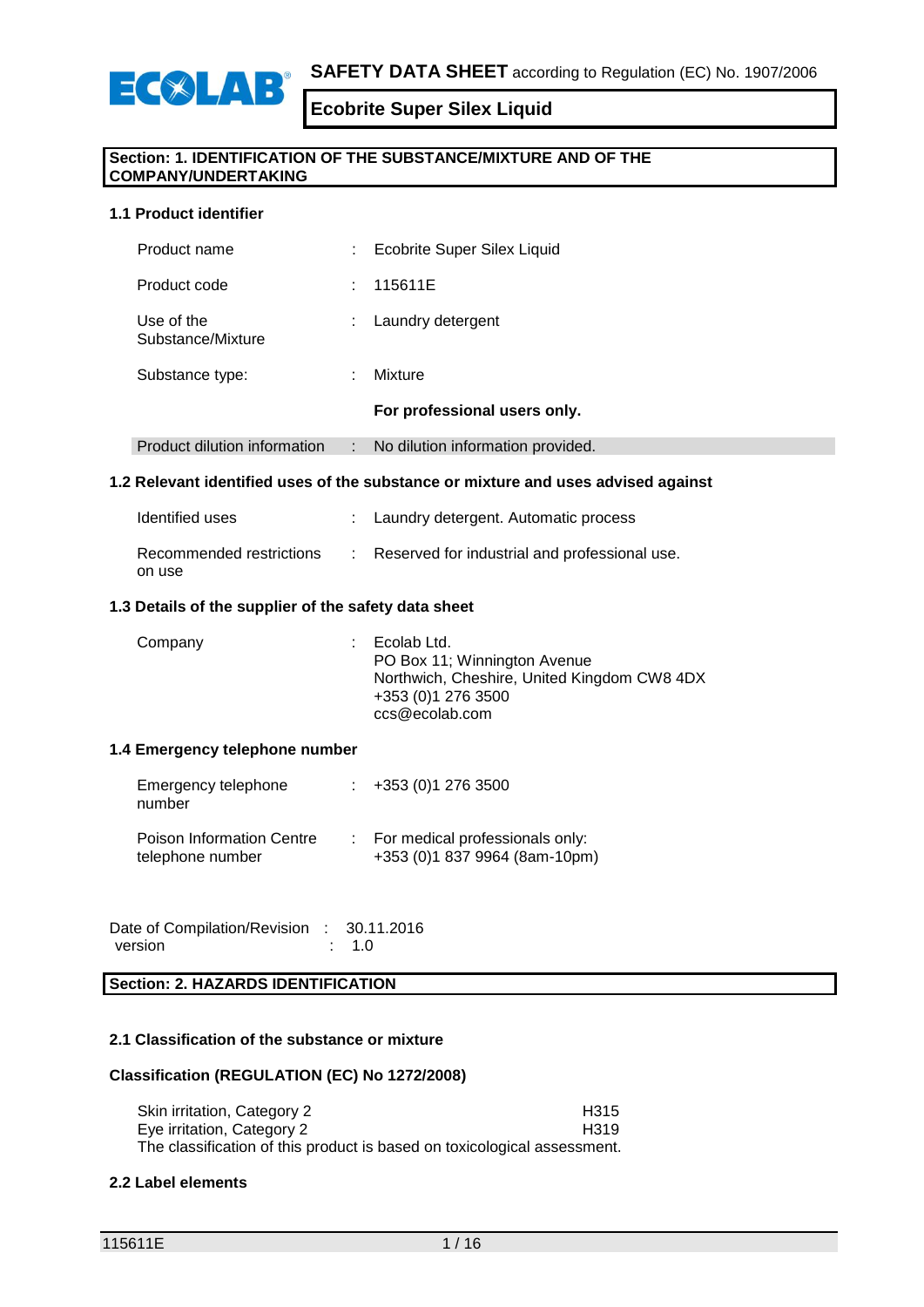| <b>Ecobrite Super Silex Liquid</b><br>Labelling (REGULATION (EC) No 1272/2008) |                                |                                                           |  |
|--------------------------------------------------------------------------------|--------------------------------|-----------------------------------------------------------|--|
|                                                                                |                                |                                                           |  |
| Signal Word                                                                    | Warning<br>÷.                  |                                                           |  |
| <b>Hazard Statements</b>                                                       | $\pm$ H315<br>H <sub>319</sub> | Causes skin irritation.<br>Causes serious eye irritation. |  |
| <b>Precautionary Statements</b>                                                | : Prevention:                  |                                                           |  |

P280 Wear protective gloves/ eye protection/ face

protection.

Hazardous components which must be listed on the label: Alcohol ethoxylate sodium hydroxide

# **2.3 Other hazards**

None known.

# **Section: 3. COMPOSITION/INFORMATION ON INGREDIENTS**

## **3.2 Mixtures**

#### **Hazardous components**

| <b>Chemical Name</b>                                     | CAS-No.<br>EC-No.<br><b>REACH No.</b>       | ClassificationREGULATION (EC) No<br>1272/2008                                                                                                              | Concentration:<br>$[\%]$ |
|----------------------------------------------------------|---------------------------------------------|------------------------------------------------------------------------------------------------------------------------------------------------------------|--------------------------|
| benzenesulfonic acid,<br>linear alkyl, sodium salt       | 68411-30-3<br>270-115-0<br>01-2119489428-22 | Acute toxicity Category 4; H302<br>Skin irritation Category 2; H315<br>Serious eye damage Category 1; H318<br>Chronic aquatic toxicity Category 3;<br>H412 | $>= 5 - < 10$            |
| Alcohols, C13-15,<br>branched and linear,<br>ethoxylated | 157627-86-6                                 | Acute toxicity Category 4; H302<br>Skin irritation Category 2; H315<br>Serious eye damage Category 1; H318<br>Acute aquatic toxicity Category 1; H400      | $>= 5 - < 10$            |
| fatty acids, coco, compds.<br>with triethanolamine       | 61790-64-5<br>263-155-5                     | Skin irritation Category 2; H315<br>Eye irritation Category 2; H319                                                                                        | $>= 5 - < 10$            |
| Fatty acids, coco, sodium<br>salts                       | 61789-31-9<br>263-050-4                     | Eye irritation Category 2; H319                                                                                                                            | $>= 5 - < 10$            |
| Isotridecanol, ethoxylated                               | 69011-36-5<br>500-241-6                     | Acute toxicity Category 4; H302<br>Skin irritation Category 2; H315<br>Serious eye damage Category 1; H318                                                 | $>= 2.5 - 3$             |
| sodium hydroxide                                         | 1310-73-2<br>215-185-5<br>01-2119457892-27  | Skin corrosion Category 1A; H314<br>Corrosive to metals Category 1; H290                                                                                   | $>= 0.5 - 1$             |
| Substances with a workplace exposure limit :             |                                             |                                                                                                                                                            |                          |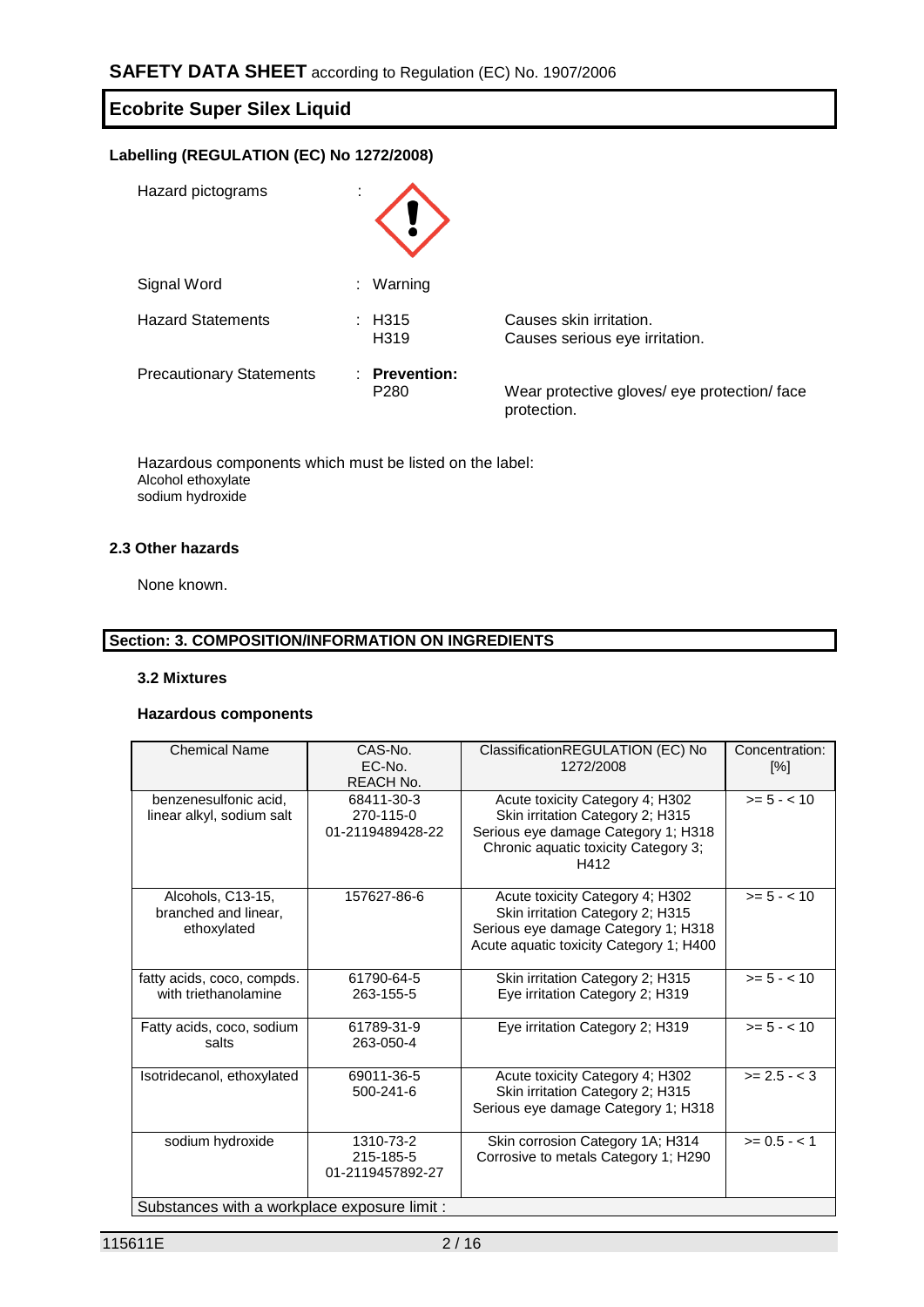| <b>Ecobrite Super Silex Liquid</b>    |                                                                                  |               |
|---------------------------------------|----------------------------------------------------------------------------------|---------------|
| Propylene glycol                      | $57 - 55 - 6$<br>200-338-0<br>01-2119456809-23                                   | $>= 5 - < 10$ |
|                                       | For the full text of the H-Statements mentioned in this Section, see Section 16. |               |
| <b>Section: 4. FIRST AID MEASURES</b> |                                                                                  |               |

# **4.1 Description of first aid measures**

| In case of eye contact  | : Rinse immediately with plenty of water, also under the eyelids, for<br>at least 15 minutes. Remove contact lenses, if present and easy<br>to do. Continue rinsing. Get medical attention. |
|-------------------------|---------------------------------------------------------------------------------------------------------------------------------------------------------------------------------------------|
| In case of skin contact | : Wash off immediately with plenty of water for at least 15 minutes.<br>Use a mild soap if available. Get medical attention if irritation<br>develops and persists.                         |
| If swallowed            | : Rinse mouth. Get medical attention if symptoms occur.                                                                                                                                     |
| If inhaled              | : Get medical attention if symptoms occur.                                                                                                                                                  |

# **4.2 Most important symptoms and effects, both acute and delayed**

See Section 11 for more detailed information on health effects and symptoms.

## **4.3 Indication of immediate medical attention and special treatment needed**

| Treatment | Treat symptomatically. |
|-----------|------------------------|
|-----------|------------------------|

# **Section: 5. FIREFIGHTING MEASURES**

## **5.1 Extinguishing media**

| Suitable extinguishing media      | : Use extinguishing measures that are appropriate to local<br>circumstances and the surrounding environment. |
|-----------------------------------|--------------------------------------------------------------------------------------------------------------|
| Unsuitable extinguishing<br>media | : None known.                                                                                                |

# **5.2 Special hazards arising from the substance or mixture**

| Specific hazards during<br>firefighting | : Not flammable or combustible.                                                                                                                   |
|-----------------------------------------|---------------------------------------------------------------------------------------------------------------------------------------------------|
| Hazardous combustion<br>products        | : Decomposition products may include the following materials:<br>Carbon oxides<br>nitrogen oxides (NOx)<br>Sulphur oxides<br>Oxides of phosphorus |
| 5.3 Advice for firefighters             |                                                                                                                                                   |

| Special protective equipment<br>for firefighters | : Use personal protective equipment.                                                                                                                                                  |
|--------------------------------------------------|---------------------------------------------------------------------------------------------------------------------------------------------------------------------------------------|
| Further information                              | : Fire residues and contaminated fire extinguishing water must be<br>disposed of in accordance with local regulations. In the event of<br>fire and/or explosion do not breathe fumes. |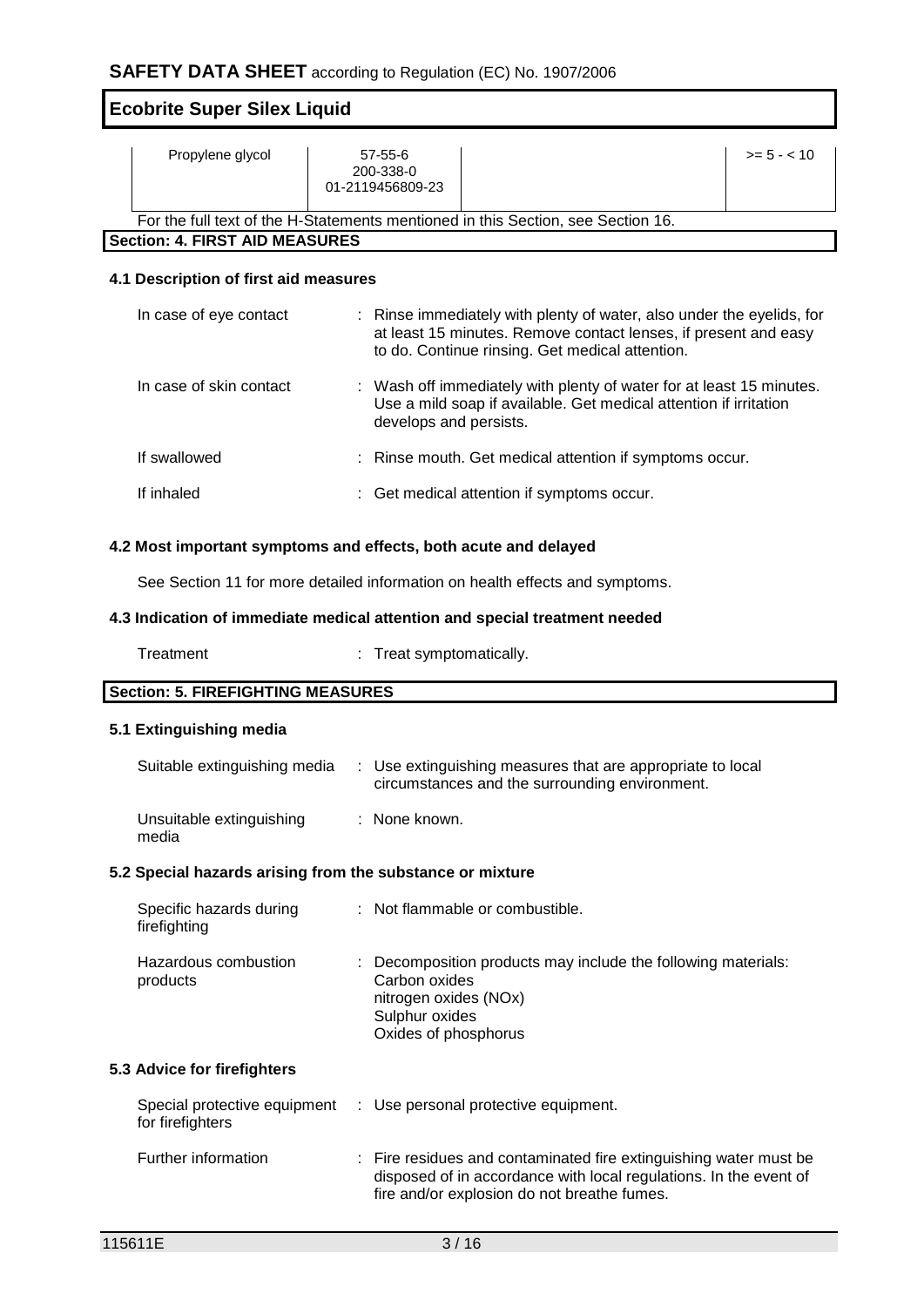# **Section: 6. ACCIDENTAL RELEASE MEASURES**

# **6.1 Personal precautions, protective equipment and emergency procedures**

| Advice for non-emergency<br>personnel | : Ensure clean-up is conducted by trained personnel only. Refer to<br>protective measures listed in sections 7 and 8.                                  |
|---------------------------------------|--------------------------------------------------------------------------------------------------------------------------------------------------------|
| Advice for emergency<br>responders    | : If specialised clothing is required to deal with the spillage, take<br>note of any information in Section 8 on suitable and unsuitable<br>materials. |

#### **6.2 Environmental precautions**

Environmental precautions : Do not allow contact with soil, surface or ground water.

#### **6.3 Methods and materials for containment and cleaning up**

| Methods for cleaning up | : Stop leak if safe to do so. Contain spillage, and then collect with |
|-------------------------|-----------------------------------------------------------------------|
|                         | non-combustible absorbent material, (e.g. sand, earth,                |
|                         | diatomaceous earth, vermiculite) and place in container for           |
|                         | disposal according to local / national regulations (see section 13).  |
|                         | Flush away traces with water. For large spills, dike spilled material |
|                         | or otherwise contain material to ensure runoff does not reach a       |
|                         | waterway.                                                             |

## **6.4 Reference to other sections**

See Section 1 for emergency contact information. For personal protection see section 8. See Section 13 for additional waste treatment information.

# **Section: 7. HANDLING AND STORAGE**

# **7.1 Precautions for safe handling**

| Advice on safe handling                                          | : Avoid contact with skin and eyes. Use only with adequate<br>ventilation. Wash hands thoroughly after handling.                                                                                        |  |  |
|------------------------------------------------------------------|---------------------------------------------------------------------------------------------------------------------------------------------------------------------------------------------------------|--|--|
| Hygiene measures                                                 | : Handle in accordance with good industrial hygiene and safety<br>practice. Remove and wash contaminated clothing before re-use.<br>Wash face, hands and any exposed skin thoroughly after<br>handling. |  |  |
| 7.2 Conditions for safe storage, including any incompatibilities |                                                                                                                                                                                                         |  |  |

#### Requirements for storage  $\qquad :$  Keep out of reach of children. Keep container tightly closed. Store areas and containers in suitable labeled containers. Storage temperature : 0 °C to 40 °C

# **7.3 Specific end uses**

| Specific use(s) |  | : Laundry detergent. Automatic process |
|-----------------|--|----------------------------------------|
|-----------------|--|----------------------------------------|

# **Section: 8. EXPOSURE CONTROLS/PERSONAL PROTECTION**

#### **8.1 Control parameters**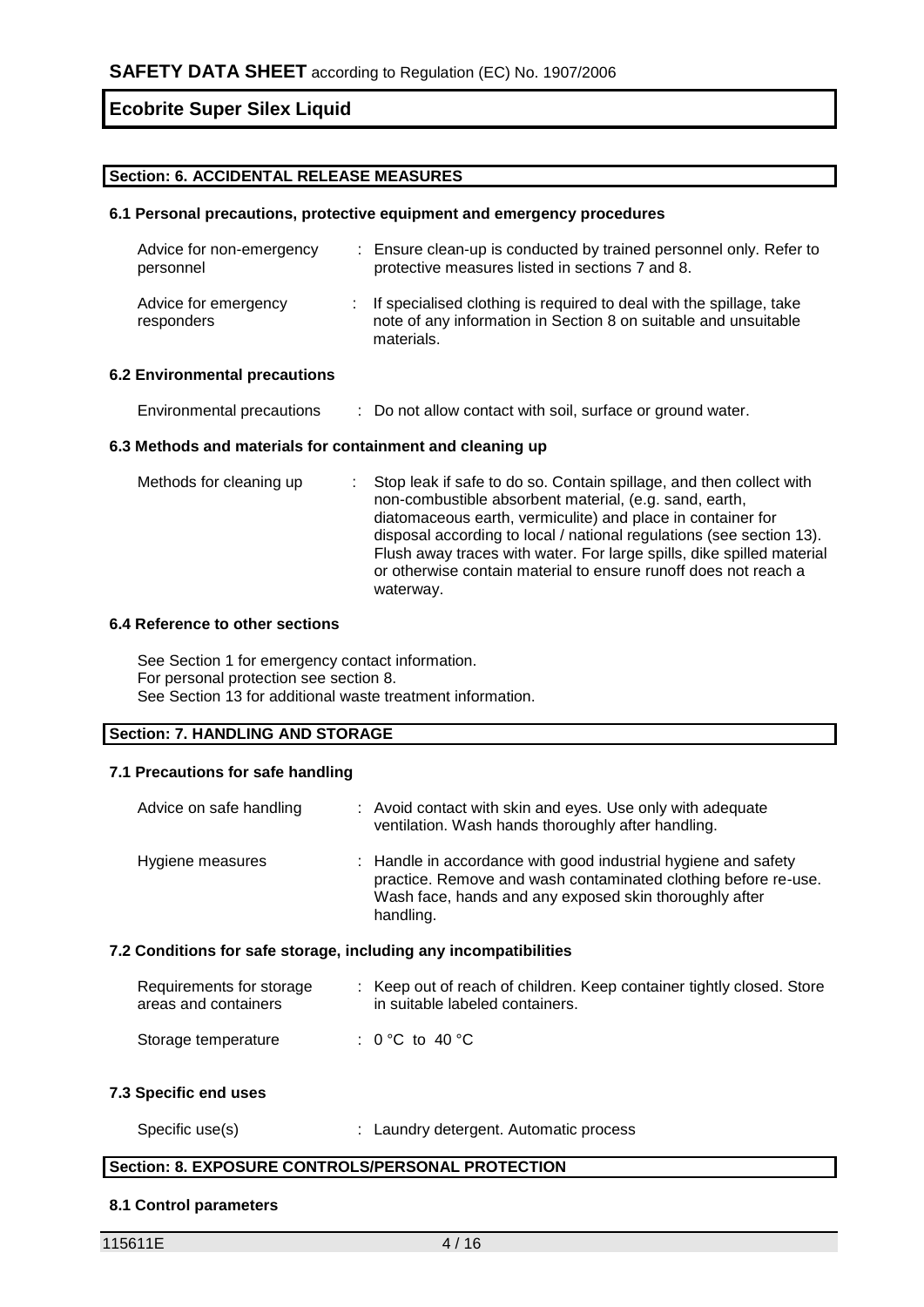# **Occupational Exposure Limits**

| Components          | CAS-No.                                       | Value type (Form  | Control parameters                                                              | <b>Basis</b> |  |
|---------------------|-----------------------------------------------|-------------------|---------------------------------------------------------------------------------|--------------|--|
|                     |                                               | of exposure)      |                                                                                 |              |  |
| Propylene glycol    | $57-55-6$                                     | OELV - 8 hrs      | 10 mg/m $3$                                                                     | IR OEL       |  |
|                     |                                               | (TWA) (particles) |                                                                                 |              |  |
| Further information |                                               |                   | Where no specific short-term exposure limit is listed, a figure three times the |              |  |
|                     |                                               |                   | long-term exposure limit value should be used                                   |              |  |
|                     |                                               | OELV - 8 hrs      | $150$ ppm                                                                       | IR OEL       |  |
|                     |                                               | (TWA) (vapour and | 470 mg/m3                                                                       |              |  |
|                     |                                               | particles)        |                                                                                 |              |  |
| Further information |                                               |                   | Where no specific short-term exposure limit is listed, a figure three times the |              |  |
|                     | long-term exposure limit value should be used |                   |                                                                                 |              |  |
| sodium hydroxide    | 1310-73-2                                     | OELV - 15 min     | $2 \text{ mg/m}$                                                                | IR_OEL       |  |
|                     |                                               | (STEL)            |                                                                                 |              |  |

DNEL

|                              |   | End Use: Workers                                     |
|------------------------------|---|------------------------------------------------------|
| benzenesulfonic acid, linear |   |                                                      |
| alkyl, sodium salt           |   | Exposure routes: Dermal                              |
|                              |   | Potential health effects: Long-term systemic effects |
|                              |   | Value: 85 mg/cm2                                     |
|                              |   |                                                      |
|                              |   | End Use: Workers                                     |
|                              |   | Exposure routes: Dermal                              |
|                              |   | Potential health effects: Long-term local effects    |
|                              |   |                                                      |
|                              |   | Value: 85 mg/cm2                                     |
|                              |   | End Use: Workers                                     |
|                              |   |                                                      |
|                              |   | Exposure routes: Inhalation                          |
|                              |   | Potential health effects: Long-term systemic effects |
|                              |   | Value: 6 mg/m3                                       |
|                              |   | End Use: Workers                                     |
|                              |   |                                                      |
|                              |   | Exposure routes: Inhalation                          |
|                              |   | Potential health effects: Long-term local effects    |
|                              |   | Value: 6 mg/m3                                       |
|                              |   |                                                      |
| sodium hydroxide             | ÷ | End Use: Workers                                     |
|                              |   | Exposure routes: Inhalation                          |
|                              |   | Potential health effects: Long-term local effects    |
|                              |   | Value: 1 mg/m3                                       |
|                              |   |                                                      |
|                              |   | <b>End Use: Consumers</b>                            |
|                              |   | Exposure routes: Inhalation                          |
|                              |   | Potential health effects: Long-term local effects    |
|                              |   | Value: 1 mg/m3                                       |
|                              |   |                                                      |
| Propylene glycol             |   | End Use: Workers                                     |
|                              |   | Exposure routes: Inhalation                          |
|                              |   | Potential health effects: Long-term systemic effects |
|                              |   |                                                      |
|                              |   | Value: 168 mg/m3                                     |
|                              |   | End Use: Workers                                     |
|                              |   | Exposure routes: Inhalation                          |
|                              |   | Potential health effects: Long-term local effects    |
|                              |   |                                                      |
|                              |   | Value: 10 mg/m3                                      |
|                              |   | <b>End Use: Consumers</b>                            |
|                              |   |                                                      |
|                              |   | Exposure routes: Inhalation                          |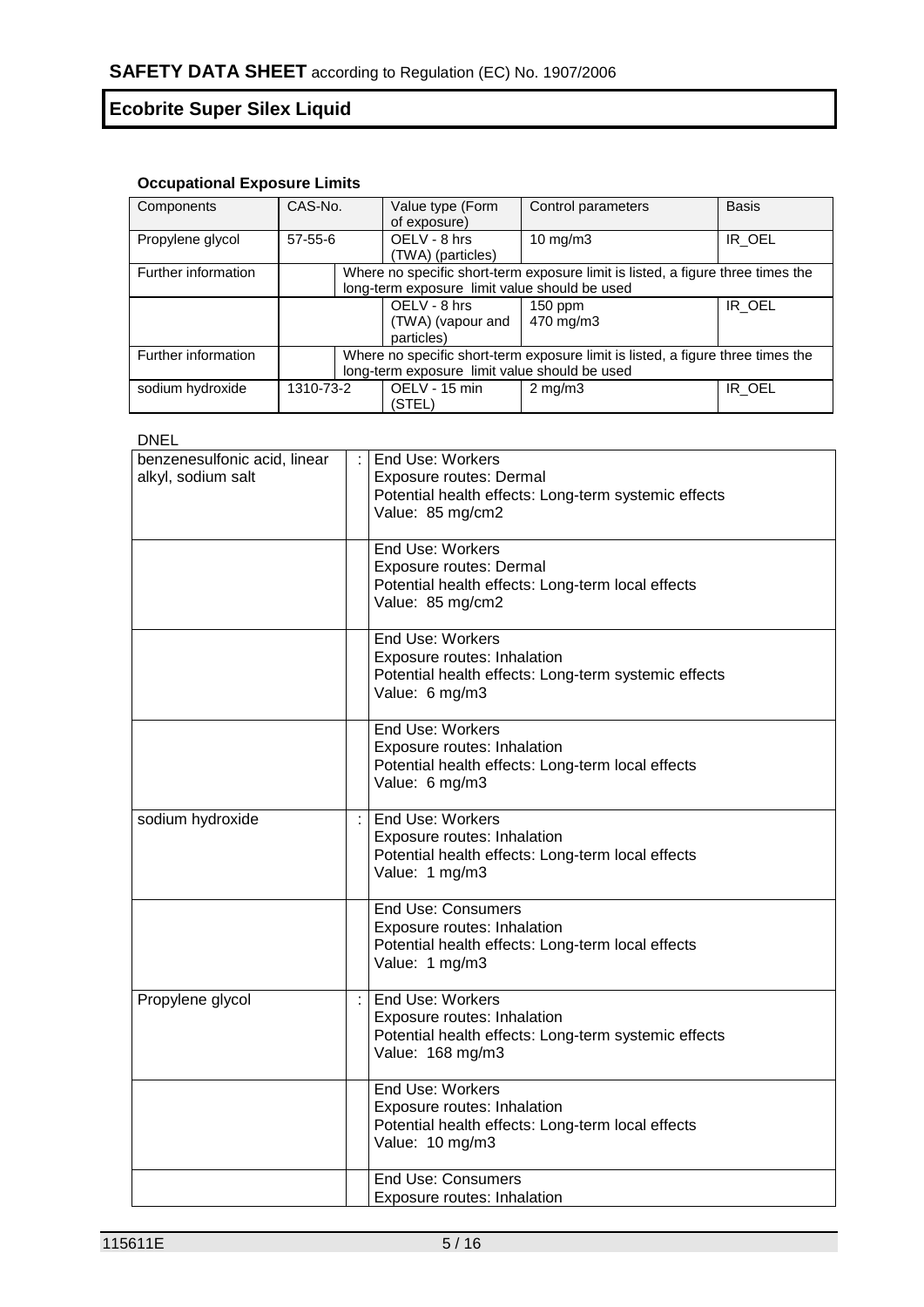| Potential health effects: Long-term systemic effects<br>Value: 50 mg/m3                                                    |
|----------------------------------------------------------------------------------------------------------------------------|
| End Use: Consumers<br>Exposure routes: Inhalation<br>Potential health effects: Long-term local effects<br>Value: 10 mg/m3  |
| End Use: Consumers<br>Exposure routes: Dermal<br>Potential health effects: Long-term systemic effects<br>Value: 213 mg/cm2 |
| End Use: Consumers<br>Exposure routes: Ingestion<br>Potential health effects: Long-term systemic effects<br>Value: 85 ppm  |

| <b>PNEC</b>                                        |                      |                                                |
|----------------------------------------------------|----------------------|------------------------------------------------|
| benzenesulfonic acid, linear<br>alkyl, sodium salt | $\ddot{\phantom{a}}$ | Fresh water<br>Value: 0.268 mg/l               |
|                                                    |                      | Marine water<br>Value: 0.0268 mg/l             |
|                                                    |                      | Intermittent use/release<br>Value: 0.0167 mg/l |
|                                                    |                      | Fresh water sediment<br>Value: 8.1 mg/kg       |
|                                                    |                      | Marine sediment<br>Value: 8.1 mg/kg            |
|                                                    |                      | Sewage treatment plant<br>Value: 3.43 mg/l     |
| Propylene glycol                                   | $\ddot{\phantom{a}}$ | Fresh water<br>Value: 260 mg/l                 |
|                                                    |                      | Marine water<br>Value: 26 mg/l                 |
|                                                    |                      | Intermittent use/release<br>Value: 183 mg/l    |
|                                                    |                      | Fresh water sediment<br>Value: 572 mg/kg       |
|                                                    |                      | Marine sediment<br>Value: 57.2 mg/kg           |
|                                                    |                      | Sewage treatment plant<br>Value: 20000 mg/l    |
|                                                    |                      | Soil<br>Value: 50 mg/kg                        |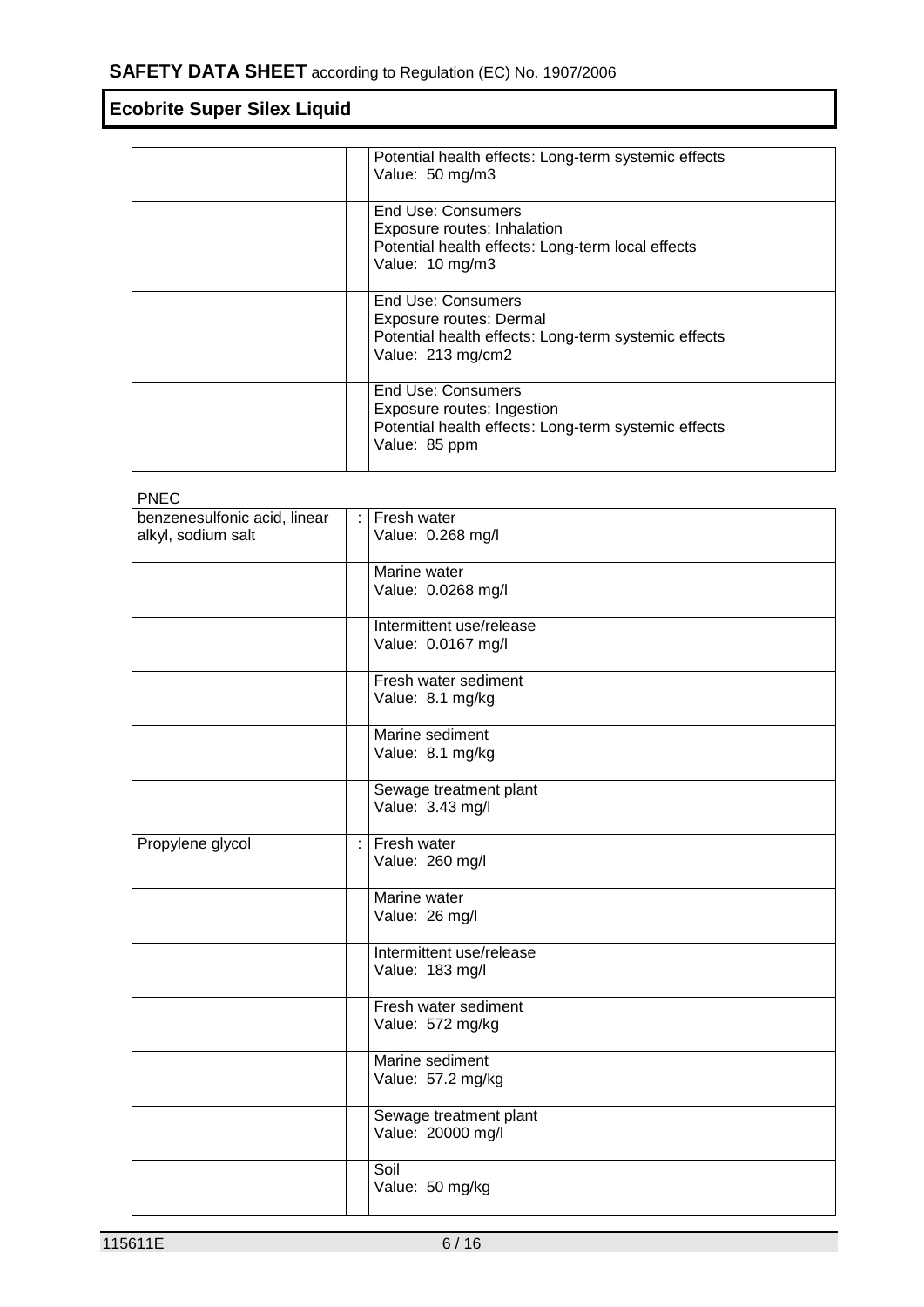## **8.2 Exposure controls**

| Appropriate engineering controls          |   |                                                                                                                                                                                                                                                                                                                                                                                                                                  |  |
|-------------------------------------------|---|----------------------------------------------------------------------------------------------------------------------------------------------------------------------------------------------------------------------------------------------------------------------------------------------------------------------------------------------------------------------------------------------------------------------------------|--|
| <b>Engineering measures</b><br>÷.         |   | Good general ventilation should be sufficient to control worker<br>exposure to airborne contaminants.                                                                                                                                                                                                                                                                                                                            |  |
| <b>Individual protection measures</b>     |   |                                                                                                                                                                                                                                                                                                                                                                                                                                  |  |
| Hygiene measures                          |   | : Handle in accordance with good industrial hygiene and safety<br>practice. Remove and wash contaminated clothing before re-use.<br>Wash face, hands and any exposed skin thoroughly after<br>handling.                                                                                                                                                                                                                          |  |
| Eye/face protection (EN 166)              |   | : Safety glasses with side-shields                                                                                                                                                                                                                                                                                                                                                                                               |  |
| Hand protection (EN 374)                  |   | : Recommended preventive skin protection<br>Gloves<br>Nitrile rubber<br>butyl-rubber<br>Breakthrough time: $1 - 4$ hours<br>Minimum thickness for butyl-rubber 0.3 mm for nitrile rubber 0.2<br>mm or equivalent (please refer to the gloves<br>manufacturer/distributor for advise).<br>Gloves should be discarded and replaced if there is any indication<br>of degradation or chemical breakthrough.                          |  |
| Skin and body protection<br>(EN 14605)    | ÷ | No special protective equipment required.                                                                                                                                                                                                                                                                                                                                                                                        |  |
| Respiratory protection (EN<br>143, 14387) |   | None required if airborne concentrations are maintained below the<br>exposure limit listed in Exposure Limit Information. Use certified<br>respiratory protection equipment meeting EU<br>requirements(89/656/EEC, 89/686/EEC), or equivalent, when<br>respiratory risks cannot be avoided or sufficiently limited by<br>technical means of collective protection or by measures, methods<br>or procedures of work organization. |  |
| <b>Environmental exposure controls</b>    |   |                                                                                                                                                                                                                                                                                                                                                                                                                                  |  |

General advice : Consider the provision of containment around storage vessels.

# **Section: 9. PHYSICAL AND CHEMICAL PROPERTIES**

# **9.1 Information on basic physical and chemical properties**

| Appearance                   | $:$ liquid                                             |
|------------------------------|--------------------------------------------------------|
| Colour                       | $:$ light green                                        |
| Odour                        | : Perfumes, fragrances                                 |
| рH                           | $\therefore$ 8.3 - 9.0, 100 %                          |
| Flash point                  | : Not applicable.                                      |
| Odour Threshold              | : Not applicable and/or not determined for the mixture |
| Melting point/freezing point | : Not applicable and/or not determined for the mixture |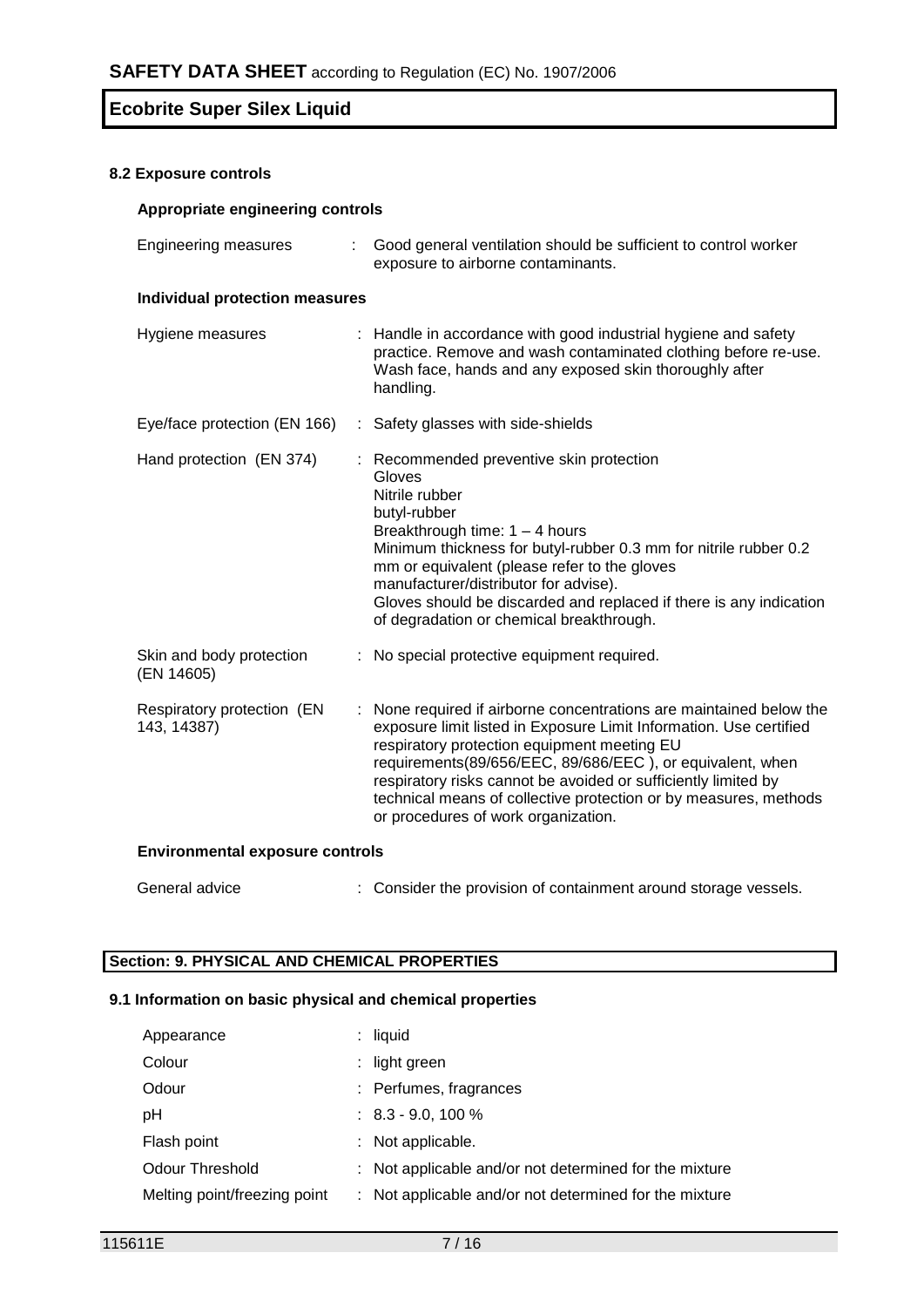| Initial boiling point and<br>boiling range | : Not applicable and/or not determined for the mixture   |
|--------------------------------------------|----------------------------------------------------------|
| Evaporation rate                           | : Not applicable and/or not determined for the mixture   |
| Flammability (solid, gas)                  | Not applicable and/or not determined for the mixture     |
| Upper explosion limit                      | : Not applicable and/or not determined for the mixture   |
| Lower explosion limit                      | Not applicable and/or not determined for the mixture     |
| Vapour pressure                            | Not applicable and/or not determined for the mixture     |
| Relative vapour density                    | Not applicable and/or not determined for the mixture     |
| Relative density                           | $1.03 - 1.05$                                            |
| Water solubility                           | soluble                                                  |
| Solubility in other solvents               | Not applicable and/or not determined for the mixture     |
| Partition coefficient: n-<br>octanol/water | Not applicable and/or not determined for the mixture     |
| Auto-ignition temperature                  | Not applicable and/or not determined for the mixture     |
| Thermal decomposition                      | Not applicable and/or not determined for the mixture     |
| Viscosity, kinematic                       | : 173.389 mm2/s (40 °C)                                  |
| <b>Explosive properties</b>                | Not applicable and/or not determined for the mixture     |
| Oxidizing properties                       | The substance or mixture is not classified as oxidizing. |

#### **9.2 Other information**

Not applicable and/or not determined for the mixture

# **Section: 10. STABILITY AND REACTIVITY**

#### **10.1 Reactivity**

No dangerous reaction known under conditions of normal use.

#### **10.2 Chemical stability**

Stable under normal conditions.

# **10.3 Possibility of hazardous reactions**

No dangerous reaction known under conditions of normal use.

#### **10.4 Conditions to avoid**

None known.

#### **10.5 Incompatible materials**

None known.

## **10.6 Hazardous decomposition products**

Decomposition products may include the following materials: Carbon oxides nitrogen oxides (NOx)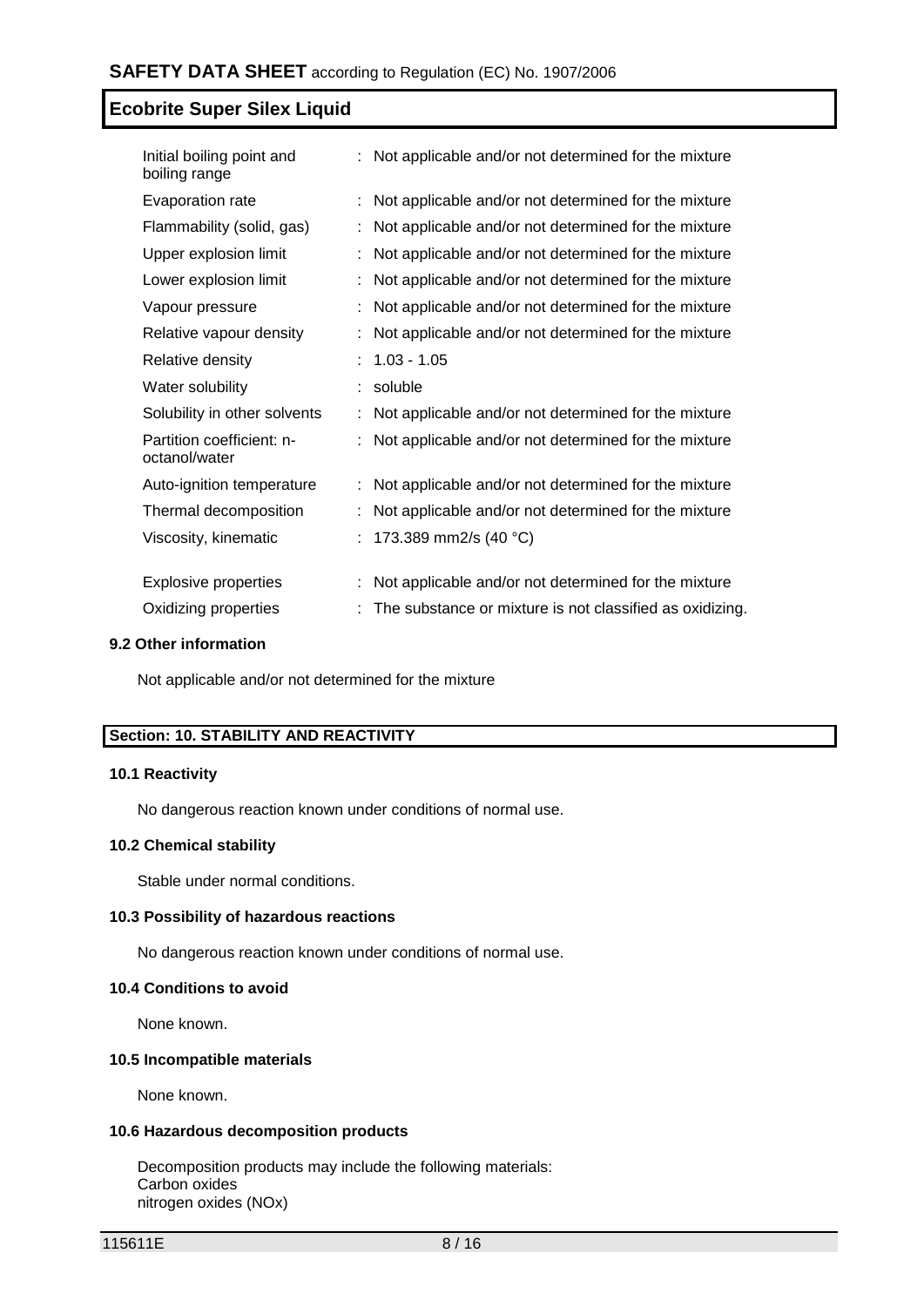Sulphur oxides Oxides of phosphorus

# **Section: 11. TOXICOLOGICAL INFORMATION**

# **11.1 Information on toxicological effects**

Information on likely routes of : Inhalation, Eye contact, Skin contact exposure

# **Product**

| Acute oral toxicity                  |    | Acute toxicity estimate : $> 2,000$ mg/kg                                              |
|--------------------------------------|----|----------------------------------------------------------------------------------------|
| Acute inhalation toxicity            | ÷. | There is no data available for this product.                                           |
| Acute dermal toxicity                |    | : There is no data available for this product.                                         |
| Skin corrosion/irritation            | t. | There is no data available for this product.                                           |
| Serious eye damage/eye<br>irritation |    | : Eye irritation<br>Method: OECD Test Guideline 437<br>Test substance: Similar Product |
| Respiratory or skin<br>sensitization |    | : There is no data available for this product.                                         |
| Carcinogenicity                      |    | : There is no data available for this product.                                         |
| Reproductive effects                 |    | : There is no data available for this product.                                         |
| Germ cell mutagenicity               |    | : There is no data available for this product.                                         |
| Teratogenicity                       | t. | There is no data available for this product.                                           |
| STOT - single exposure               |    | : There is no data available for this product.                                         |
| STOT - repeated exposure             |    | : There is no data available for this product.                                         |
| Aspiration toxicity                  | t. | There is no data available for this product.                                           |
| <b>Components</b>                    |    |                                                                                        |
| Acute oral toxicity                  |    | : benzenesulfonic acid, linear alkyl, sodium salt<br>LD50 rat: 1,080 mg/kg             |
|                                      |    | Alcohols, C13-15, branched and linear, ethoxylated<br>LD50 rat: 1,250 mg/kg            |
|                                      |    | fatty acids, coco, compds. with triethanolamine<br>LD50 rat: 6,400 mg/kg               |
|                                      |    | Isotridecanol, ethoxylated<br>LD50 rat: 1,250 mg/kg                                    |
|                                      |    | Propylene glycol<br>LD50 rat: 22,000 mg/kg                                             |

**Components**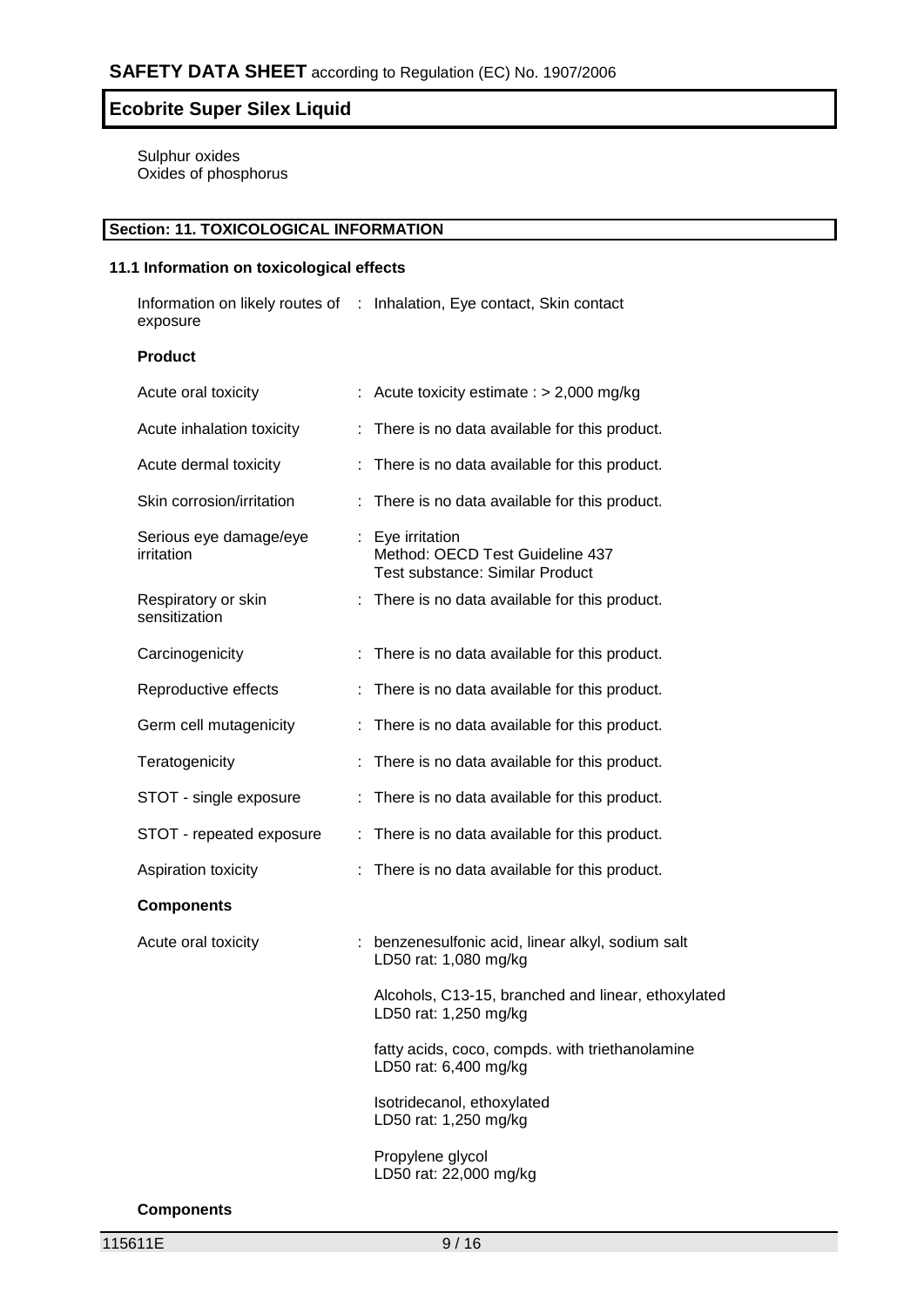| Acute inhalation toxicity             |  | : Propylene glycol<br>4 h LC50 rat: > 158.5 mg/l                                  |  |
|---------------------------------------|--|-----------------------------------------------------------------------------------|--|
| <b>Components</b>                     |  |                                                                                   |  |
| Acute dermal toxicity                 |  | : Alcohols, C13-15, branched and linear, ethoxylated<br>LD50 rat: $> 2,000$ mg/kg |  |
|                                       |  | Isotridecanol, ethoxylated<br>LD50: 2,150 mg/kg                                   |  |
| <b>Potential Health Effects</b>       |  |                                                                                   |  |
| Eyes                                  |  | Causes serious eye irritation.                                                    |  |
| Skin                                  |  | Causes skin irritation.                                                           |  |
| Ingestion                             |  | : Health injuries are not known or expected under normal use.                     |  |
| Inhalation                            |  | : Health injuries are not known or expected under normal use.                     |  |
| <b>Chronic Exposure</b>               |  | : Health injuries are not known or expected under normal use.                     |  |
| <b>Experience with human exposure</b> |  |                                                                                   |  |
| Eye contact                           |  | : Redness, Pain, Irritation                                                       |  |
| Skin contact                          |  | : Redness, Irritation                                                             |  |
| Ingestion                             |  | : No symptoms known or expected.                                                  |  |
| Inhalation                            |  | : No symptoms known or expected.                                                  |  |

# **Section: 12. ECOLOGICAL INFORMATION**

# **12.1 Ecotoxicity**

| <b>Environmental Effects</b>                                               | : This product has no known ecotoxicological effects.                                                            |  |
|----------------------------------------------------------------------------|------------------------------------------------------------------------------------------------------------------|--|
| <b>Product</b>                                                             |                                                                                                                  |  |
| Toxicity to fish                                                           | $:$ no data available                                                                                            |  |
| Toxicity to daphnia and other : no data available<br>aquatic invertebrates |                                                                                                                  |  |
| Toxicity to algae                                                          | : no data available                                                                                              |  |
| <b>Components</b>                                                          |                                                                                                                  |  |
| Toxicity to fish                                                           | : benzenesulfonic acid, linear alkyl, sodium salt<br>96 h LC50 Lepomis macrochirus (Bluegill sunfish): 1.67 mg/l |  |
|                                                                            | fatty acids, coco, compds. with triethanolamine<br>96 h LC50: 11,800 mg/l                                        |  |
|                                                                            | Isotridecanol, ethoxylated<br>$LC50: 5.33$ mg/l                                                                  |  |
|                                                                            | Propylene glycol                                                                                                 |  |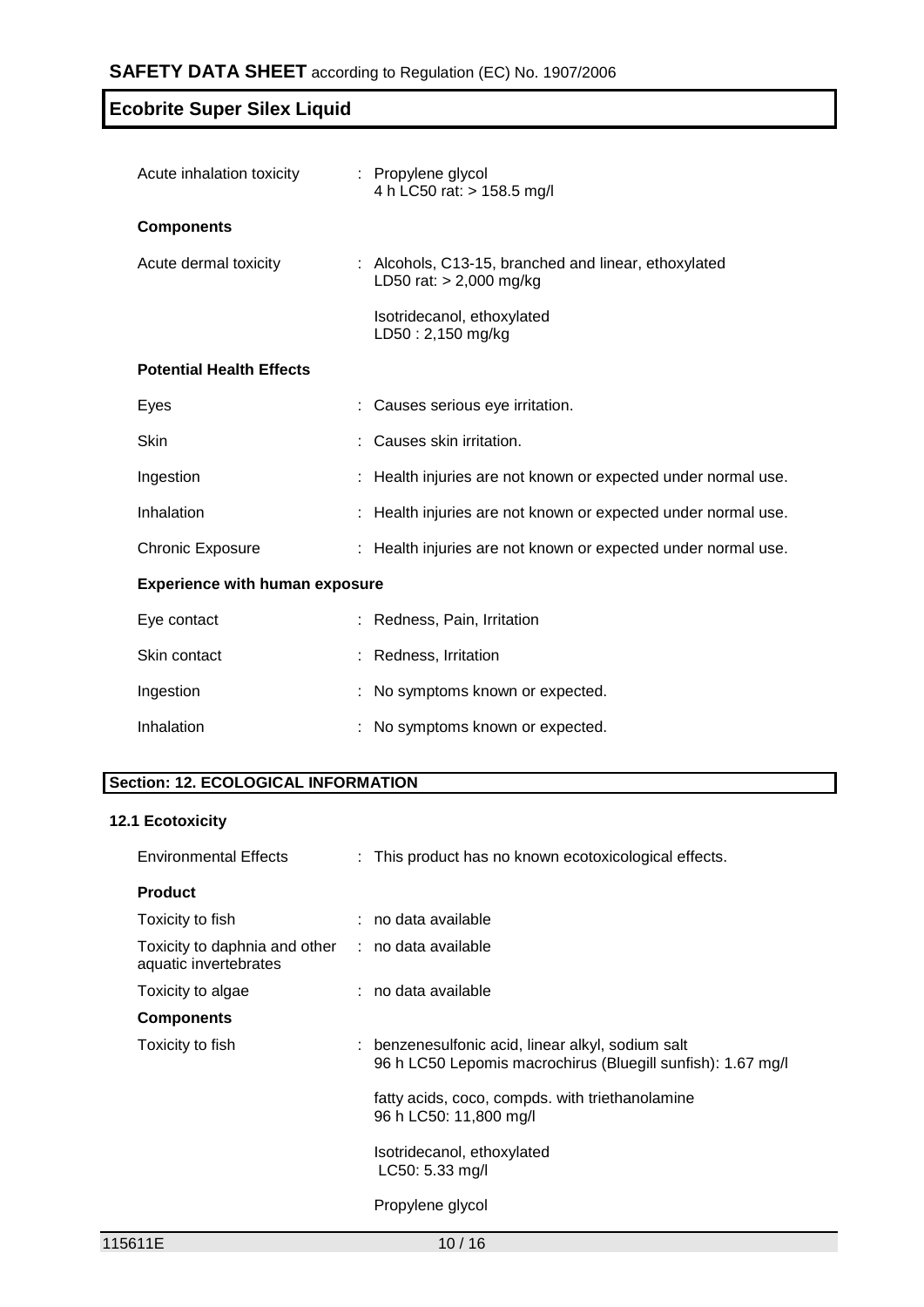| <b>Ecobrite Super Silex Liquid</b>                     |                                                                                                                     |  |  |
|--------------------------------------------------------|---------------------------------------------------------------------------------------------------------------------|--|--|
|                                                        | 96 h LC50: $> 10,000$ mg/l                                                                                          |  |  |
| <b>Components</b>                                      |                                                                                                                     |  |  |
| Toxicity to daphnia and other<br>aquatic invertebrates | : benzenesulfonic acid, linear alkyl, sodium salt<br>48 h LC50 Daphnia magna (Water flea): 2.4 mg/l                 |  |  |
|                                                        | Alcohols, C13-15, branched and linear, ethoxylated<br>48 h EC50 Daphnia magna (Water flea): 0.317 mg/l              |  |  |
|                                                        | sodium hydroxide<br>48 h EC50: 40 mg/l                                                                              |  |  |
|                                                        | Propylene glycol<br>48 h EC50: 18,340 mg/l                                                                          |  |  |
| <b>Components</b>                                      |                                                                                                                     |  |  |
| Toxicity to algae                                      | benzenesulfonic acid, linear alkyl, sodium salt<br>96 h EC50 Pseudokirchneriella subcapitata (green algae): 29 mg/l |  |  |
|                                                        | Propylene glycol<br>96 h EC50: 19,000 mg/l                                                                          |  |  |
| 12.2 Persistence and degradability                     |                                                                                                                     |  |  |
| <b>Product</b>                                         |                                                                                                                     |  |  |

| Biodegradability               | : The surfactants contained in the product are biodegradable<br>according to the requirements of the detergent regulation<br>648/2004/EC |
|--------------------------------|------------------------------------------------------------------------------------------------------------------------------------------|
| <b>Components</b>              |                                                                                                                                          |
| Biodegradability               | : benzenesulfonic acid, linear alkyl, sodium salt<br>Result: Readily biodegradable.                                                      |
|                                | Alcohols, C13-15, branched and linear, ethoxylated<br>Result: Readily biodegradable.                                                     |
|                                | fatty acids, coco, compds. with triethanolamine<br>Result: Readily biodegradable.                                                        |
|                                | Isotridecanol, ethoxylated<br>Result: Readily biodegradable.                                                                             |
|                                | sodium hydroxide<br>Result: Not applicable - inorganic                                                                                   |
|                                | Propylene glycol<br>Result: Readily biodegradable.                                                                                       |
| 12.3 Bioaccumulative potential |                                                                                                                                          |
|                                |                                                                                                                                          |

no data available

# **12.4 Mobility in soil**

no data available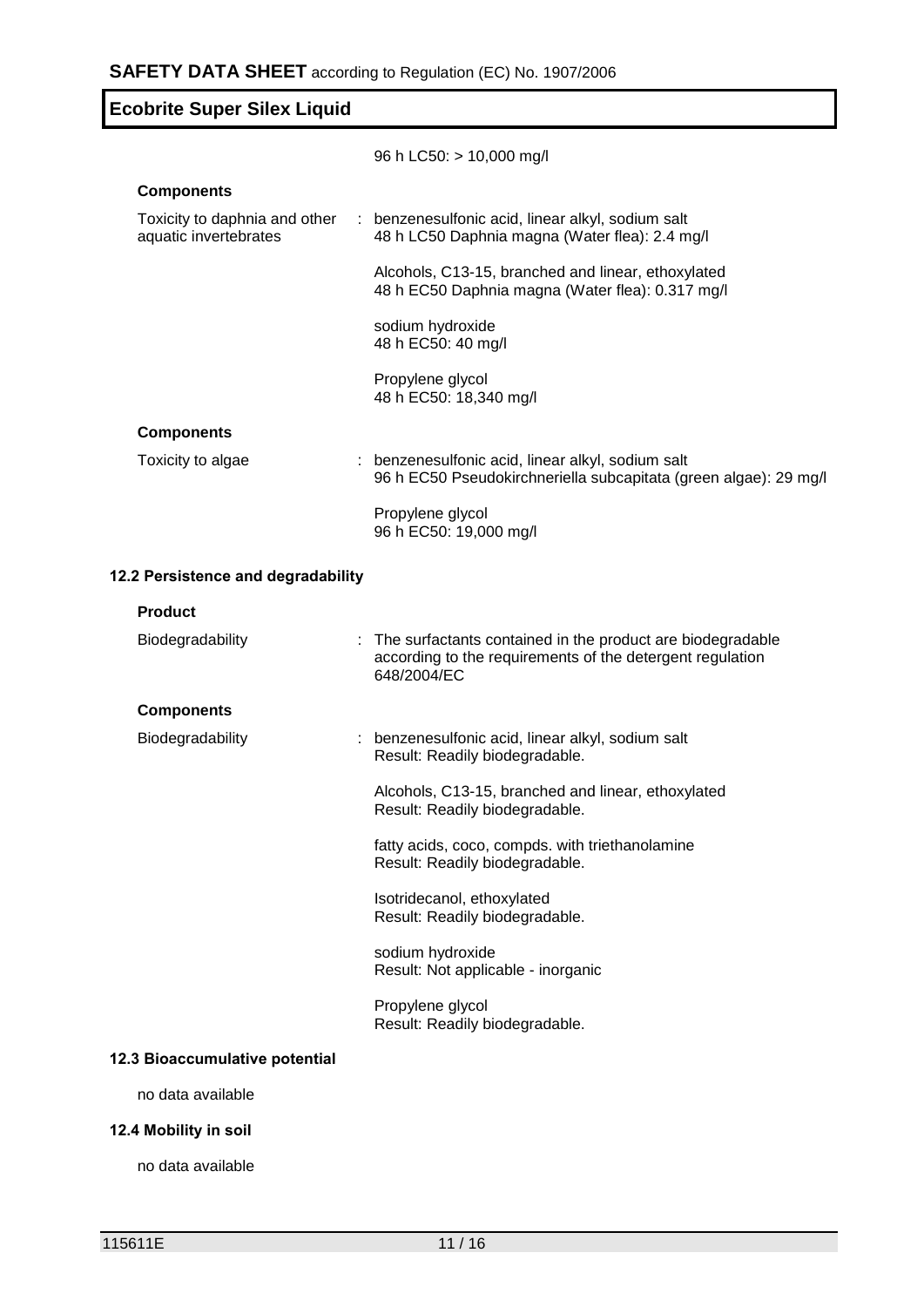# **12.5 Results of PBT and vPvB assessment**

#### **Product**

Assessment : This substance/mixture contains no components considered to be either persistent, bioaccumulative and toxic (PBT), or very persistent and very bioaccumulative (vPvB) at levels of 0.1% or higher.

#### **12.6 Other adverse effects**

no data available

### **Section: 13. DISPOSAL CONSIDERATIONS**

Dispose of in accordance with the European Directives on waste and hazardous waste.Waste codes should be assigned by the user, preferably in discussion with the waste disposal authorities.

#### **13.1 Waste treatment methods**

| Product                              | : Where possible recycling is preferred to disposal or incineration. If<br>recycling is not practicable, dispose of in compliance with local<br>regulations. Dispose of wastes in an approved waste disposal<br>facility.                                                                                                                                                                                                                                                                                  |
|--------------------------------------|------------------------------------------------------------------------------------------------------------------------------------------------------------------------------------------------------------------------------------------------------------------------------------------------------------------------------------------------------------------------------------------------------------------------------------------------------------------------------------------------------------|
| Contaminated packaging               | Dispose of as unused product. Empty containers should be taken<br>to an approved waste handling site for recycling or disposal. Do<br>not re-use empty containers. Dispose of in accordance with local,<br>state, and federal regulations.                                                                                                                                                                                                                                                                 |
| Guidance for Waste Code<br>selection | : Organic wastes containing dangerous substances. If this product<br>is used in any further processes, the final user must redefine and<br>assign the most appropriate European Waste Catalogue Code. It<br>is the responsibility of the waste generator to determine the<br>toxicity and physical properties of the material generated to<br>determine the proper waste identification and disposal methods in<br>compliance with applicable European (EU Directive 2008/98/EC)<br>and local regulations. |

## **Section: 14. TRANSPORT INFORMATION**

The shipper/consignor/sender is responsible to ensure that the packaging, labeling, and markings are in compliance with the selected mode of transport.

# **Land transport (ADR/ADN/RID)**

| 14.1 UN number               | : Not dangerous goods |
|------------------------------|-----------------------|
| 14.2 UN proper shipping      | : Not dangerous goods |
| name                         |                       |
| 14.3 Transport hazard        | : Not dangerous goods |
| class(es)                    |                       |
| 14.4 Packing group           | : Not dangerous goods |
| 14.5 Environmental hazards   | : Not dangerous goods |
| 14.6 Special precautions for | : Not dangerous goods |
| user                         |                       |

## **Air transport (IATA)**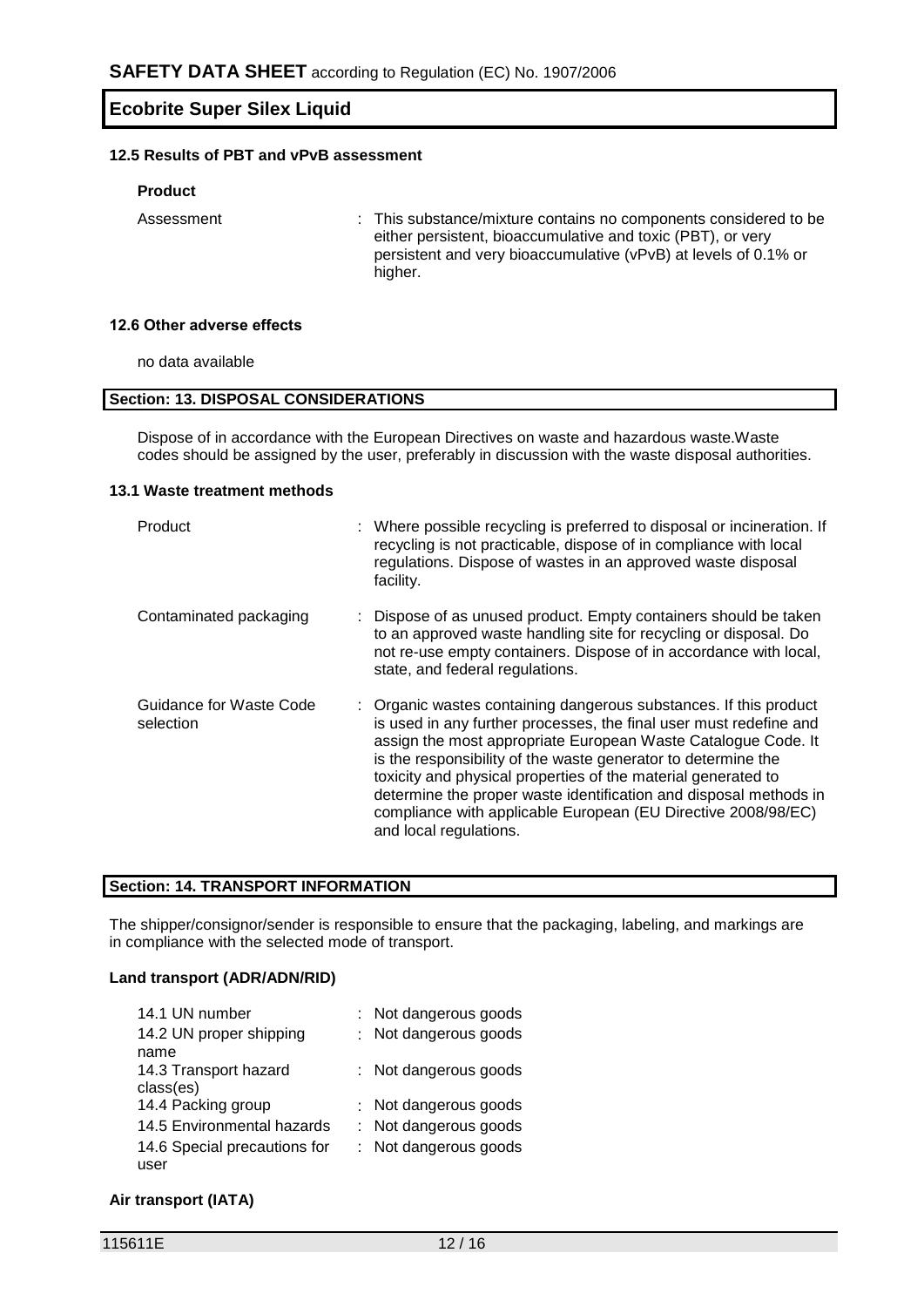| 14.1 UN number               | : Not dangerous goods |
|------------------------------|-----------------------|
| 14.2 UN proper shipping      | : Not dangerous goods |
| name                         |                       |
| 14.3 Transport hazard        | : Not dangerous goods |
| class(es)                    |                       |
| 14.4 Packing group           | : Not dangerous goods |
| 14.5 Environmental hazards   | : Not dangerous goods |
| 14.6 Special precautions for | : Not dangerous goods |
| user                         |                       |

## **Sea transport (IMDG/IMO)**

| 14.1 UN number               |    | Not dangerous goods |
|------------------------------|----|---------------------|
| 14.2 UN proper shipping      |    | Not dangerous goods |
| name                         |    |                     |
| 14.3 Transport hazard        | ÷. | Not dangerous goods |
| class(es)                    |    |                     |
| 14.4 Packing group           |    | Not dangerous goods |
| 14.5 Environmental hazards   | ÷. | Not dangerous goods |
| 14.6 Special precautions for |    | Not dangerous goods |
| user                         |    |                     |
| 14.7 Transport in bulk       |    | Not dangerous goods |
| according to Annex II of     |    |                     |
| MARPOL 73/78 and the IBC     |    |                     |
| Code                         |    |                     |
|                              |    |                     |

# **Section: 15. REGULATORY INFORMATION**

**15.1** Safety, health and environmental regulations/legislation specific for the substance or mixture

| according to Detergents<br>Regulation EC 648/2004 | 5 % or over but less than 15 %: Anionic surfactants, Non-ionic<br>surfactants, Soap |
|---------------------------------------------------|-------------------------------------------------------------------------------------|
|                                                   | Other constituents: Enzymes, Optical brighteners, Perfumes                          |
|                                                   | Preservation agents:                                                                |
|                                                   | 2-phenoxyethanol                                                                    |
|                                                   | Allergens:                                                                          |
|                                                   | 2-(4-tert-Butylbenzyl) propionald-hyd                                               |
|                                                   | d-Limonene                                                                          |
|                                                   | Benzyl salicylate                                                                   |
|                                                   | Amyl cinnamal                                                                       |

#### **National Regulations**

**Take note of Dir 94/33/EC on the protection of young people at work.**

Other regulations : Safety, Health and Welfare at Work Act, 2005 European Communities (Classification, Packaging, Labelling and Notification of Dangerous Preparations) Regulations 1995. (S.I. 272 of 1995) as amended

#### **15.2 Chemical Safety Assessment**

This product contains substances for which Chemical Safety Assessments are still required.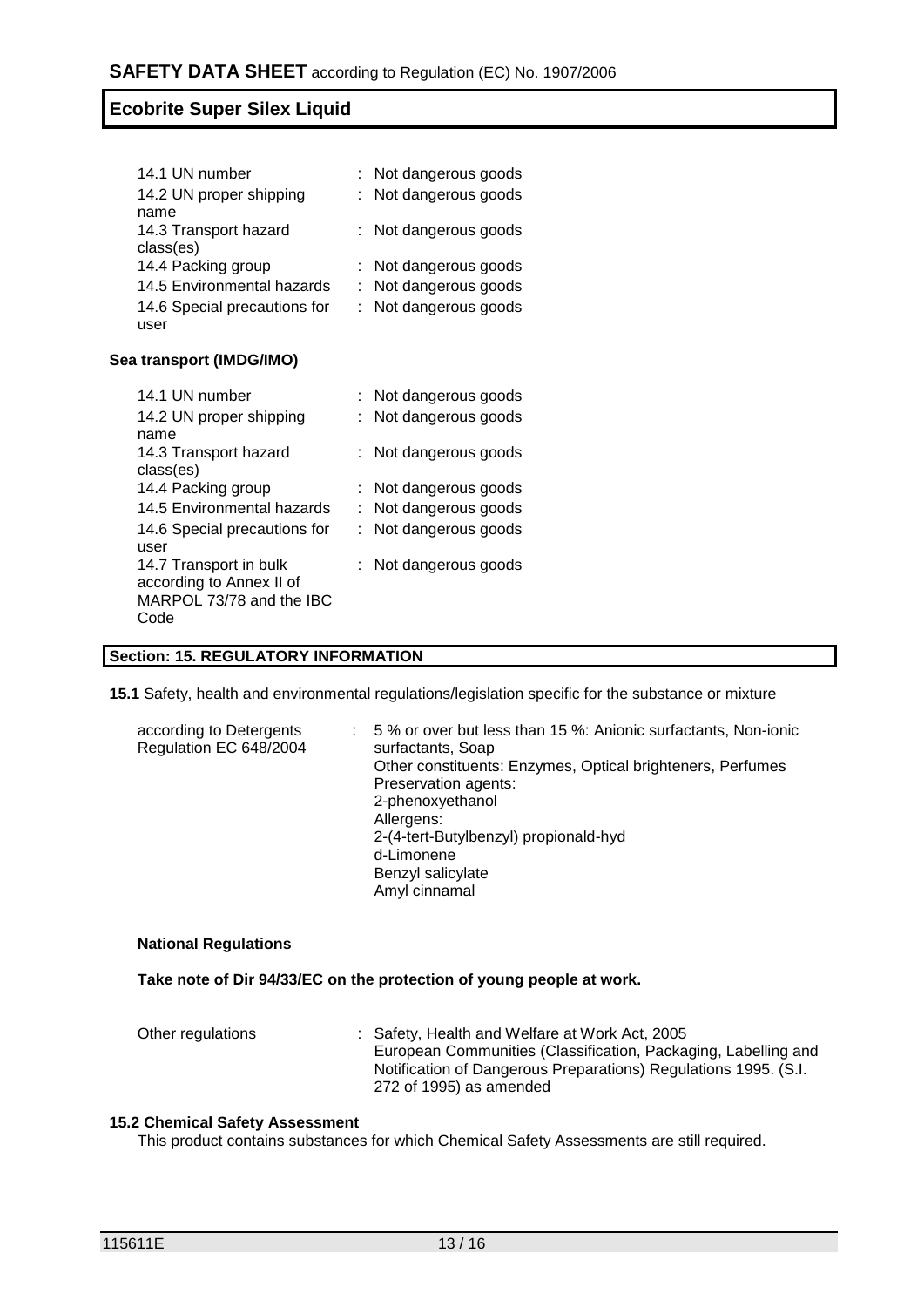#### **Section: 16. OTHER INFORMATION**

#### **Procedure used to derive the classification according to REGULATION (EC) No 1272/2008**

| <b>Classification</b>   | <b>Justification</b>   |
|-------------------------|------------------------|
| Skin irritation 2, H315 | Calculation method     |
| Eye irritation 2, H319  | On basis of test data. |

#### **Full text of H-Statements**

| H290 | May be corrosive to metals.                        |
|------|----------------------------------------------------|
| H302 | Harmful if swallowed.                              |
| H314 | Causes severe skin burns and eye damage.           |
| H315 | Causes skin irritation.                            |
| H318 | Causes serious eye damage.                         |
| H319 | Causes serious eye irritation.                     |
| H400 | Very toxic to aquatic life.                        |
| H412 | Harmful to aquatic life with long lasting effects. |

#### **Full text of other abbreviations**

ADN - European Agreement concerning the International Carriage of Dangerous Goods by Inland Waterways; ADR - European Agreement concerning the International Carriage of Dangerous Goods by Road; AICS - Australian Inventory of Chemical Substances; ASTM - American Society for the Testing of Materials; bw - Body weight; CLP - Classification Labelling Packaging Regulation; Regulation (EC) No 1272/2008; CMR - Carcinogen, Mutagen or Reproductive Toxicant; DIN - Standard of the German Institute for Standardisation; DSL - Domestic Substances List (Canada); ECHA - European Chemicals Agency; EC-Number - European Community number; ECx - Concentration associated with x% response; ELx - Loading rate associated with x% response; EmS - Emergency Schedule; ENCS - Existing and New Chemical Substances (Japan); ErCx - Concentration associated with x% growth rate response; GHS - Globally Harmonized System; GLP - Good Laboratory Practice; IARC - International Agency for Research on Cancer; IATA - International Air Transport Association; IBC - International Code for the Construction and Equipment of Ships carrying Dangerous Chemicals in Bulk; IC50 - Half maximal inhibitory concentration; ICAO - International Civil Aviation Organization; IECSC - Inventory of Existing Chemical Substances in China; IMDG - International Maritime Dangerous Goods; IMO - International Maritime Organization; ISHL - Industrial Safety and Health Law (Japan); ISO - International Organisation for Standardization; KECI - Korea Existing Chemicals Inventory; LC50 - Lethal Concentration to 50 % of a test population; LD50 - Lethal Dose to 50% of a test population (Median Lethal Dose); MARPOL - International Convention for the Prevention of Pollution from Ships; n.o.s. - Not Otherwise Specified; NO(A)EC - No Observed (Adverse) Effect Concentration; NO(A)EL - No Observed (Adverse) Effect Level; NOELR - No Observable Effect Loading Rate; NZIoC - New Zealand Inventory of Chemicals; OECD - Organization for Economic Co-operation and Development; OPPTS - Office of Chemical Safety and Pollution Prevention; PBT - Persistent, Bioaccumulative and Toxic substance; PICCS - Philippines Inventory of Chemicals and Chemical Substances; (Q)SAR - (Quantitative) Structure Activity Relationship; REACH - Regulation (EC) No 1907/2006 of the European Parliament and of the Council concerning the Registration, Evaluation, Authorisation and Restriction of Chemicals; RID - Regulations concerning the International Carriage of Dangerous Goods by Rail; SADT - Self-Accelerating Decomposition Temperature; SDS - Safety Data Sheet; TCSI - Taiwan Chemical Substance Inventory; TRGS - Technical Rule for Hazardous Substances; TSCA - Toxic Substances Control Act (United States); UN - United Nations; vPvB - Very Persistent and Very Bioaccumulative

Prepared by : Regulatory Affairs

Numbers quoted in the MSDS are given in the format:  $1,000,000 = 1$  million and  $1,000 = 1$ thousand.  $0.1 = 1$  tenth and  $0.001 = 1$  thousandth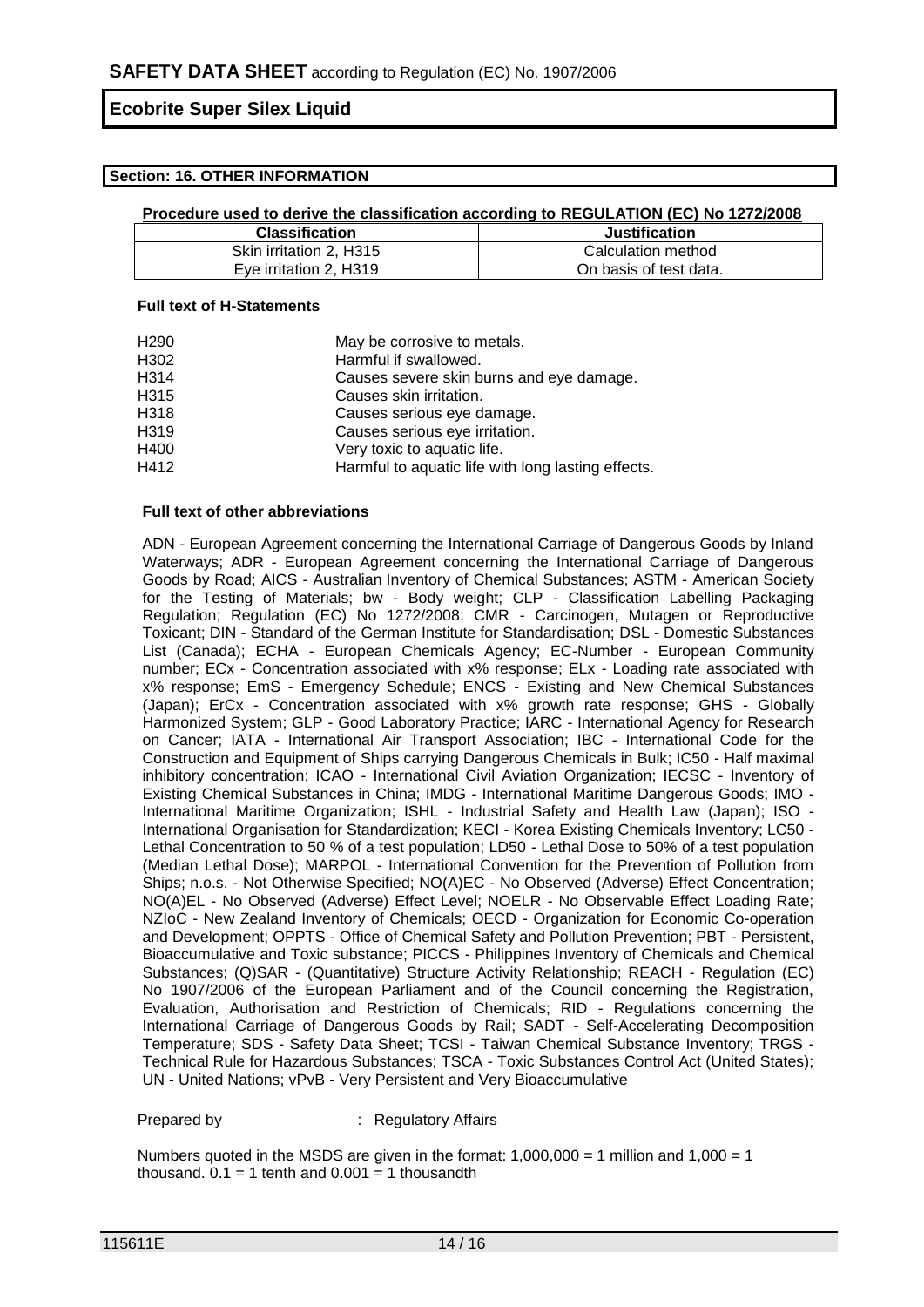REVISED INFORMATION: Significant changes to regulatory or health information for this revision is indicated by a bar in the left-hand margin of the SDS.

The information provided in this Safety Data Sheet is correct to the best of our knowledge, information and belief at the date of its publication. The information given is designed only as a guidance for safe handling, use, processing, storage, transportation, disposal and release and is not to be considered a warranty or quality specification. The information relates only to the specific material designated and may not be valid for such material used in combination with any other materials or in any process, unless specified in the text.

#### **ANNEX: EXPOSURE SCENARIOS**

#### **DPD+ Substances:**

The following substances are the lead substances that contribute to the mixture Exposure Scenario according to the DPD+ Rule:

| Route               | <b>Substance</b>                                      | CAS-No.     | EINECS-No. |
|---------------------|-------------------------------------------------------|-------------|------------|
| Ingestion           | sodium hydroxide                                      | 1310-73-2   | 215-185-5  |
| Inhalation          | sodium hydroxide                                      | 1310-73-2   | 215-185-5  |
| Dermal              | sodium hydroxide                                      | 1310-73-2   | 215-185-5  |
| Eyes                | Alcohols, C13-15, branched and linear,<br>ethoxylated | 157627-86-6 |            |
| aquatic environment | Alcohols, C13-15, branched and linear,<br>ethoxylated | 157627-86-6 |            |

#### **Physical properties DPD+ Substances:**

| <b>Substance</b> | Vapour pressure   Water solubility |        | Pow | <b>Molar Mass</b> |
|------------------|------------------------------------|--------|-----|-------------------|
| sodium hydroxide |                                    | 1 g/ml |     | 40 g/mol          |

To calculate if your downstream Operating Conditions and Risk management Measures are safe, please calculate your risk factor at the website below:

#### **www.ecetoc.org/tra**

| <b>Short title of Exposure</b><br><b>Scenario</b> | : Laundry detergent. Automatic process                                                                                                                         |  |
|---------------------------------------------------|----------------------------------------------------------------------------------------------------------------------------------------------------------------|--|
| Use descriptors                                   |                                                                                                                                                                |  |
| Main User Groups                                  | Industrial uses: Uses of substances as such or in preparations at<br>industrial sites                                                                          |  |
| Sectors of end-use                                | <b>SU3:</b> Industrial uses: Uses of substances as such or in<br>preparations at industrial sites                                                              |  |
| Process categories                                | <b>PROC2:</b> Use in closed, continuous process with occasional<br>÷.<br>controlled exposure<br><b>PROC8b:</b> Transfer of substance or preparation (charging/ |  |